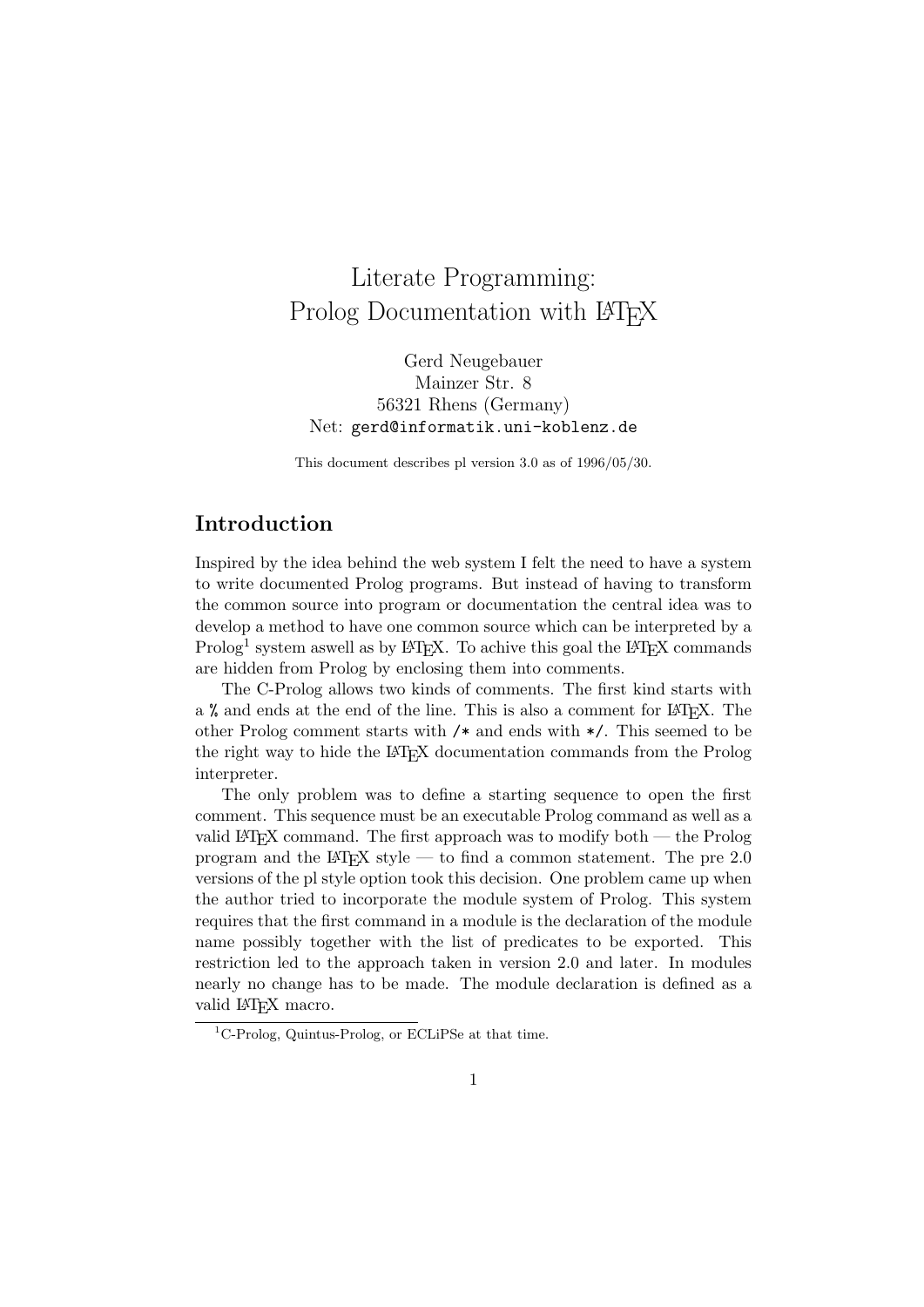# 1 The L<sup>AT</sup>EX Documentation Driver File

The LATEX main file ties together the whole documentation. This file should contain the \documentclass command together with the appropriate \usepackage or the \documentsyle command with the style option pl.

The only special command required in this file is the command \PrologInput. This command inserts the Prolog file given as argument at the current position. The formatting directives described below are activated.

The command \PrologInput may occur several times in this main file. it may be mixed with simple input or include commands. \PrologInput can be used nested, as long as the other requirements described in this document are fulfilled.

```
\documentclass[...]{...}
\usepackage{pl}
\begin{document}
...
\PrologInput{file1.pl}
\PrologInput{file2.pl}
...
\PrologInput{filen.pl}
...
\end{document}
```
The commands meant for the Prolog files can also be used in a plain LATEX context. Nevertheless those commands have been developed with the application of documenting Prolog in mind. The contents of the Prolog files and the additional macros provided by pl will be described in the next sections.

# 2 The Prolog Files

# 2.1 Starting Modules

Prolog files can come in two variants: either it is a Prolog module or a plain Prolog file. Modules are distinguished from files by a specific first Prolog statement. This module declaration can have the form<sup>2</sup>

```
:- module( Name, Exports ).
```
Alternatively it may have the form

 $:$  - module\_interface(  $Name$ ).

These module declarations have to be the first Prolog instructions in the file.

In addition to those Prolog instructions we need to use the rule that the terminating point (.) of the module declaration is followed immediately by

<sup>&</sup>lt;sup>2</sup>e.g. in Quintus-Prolog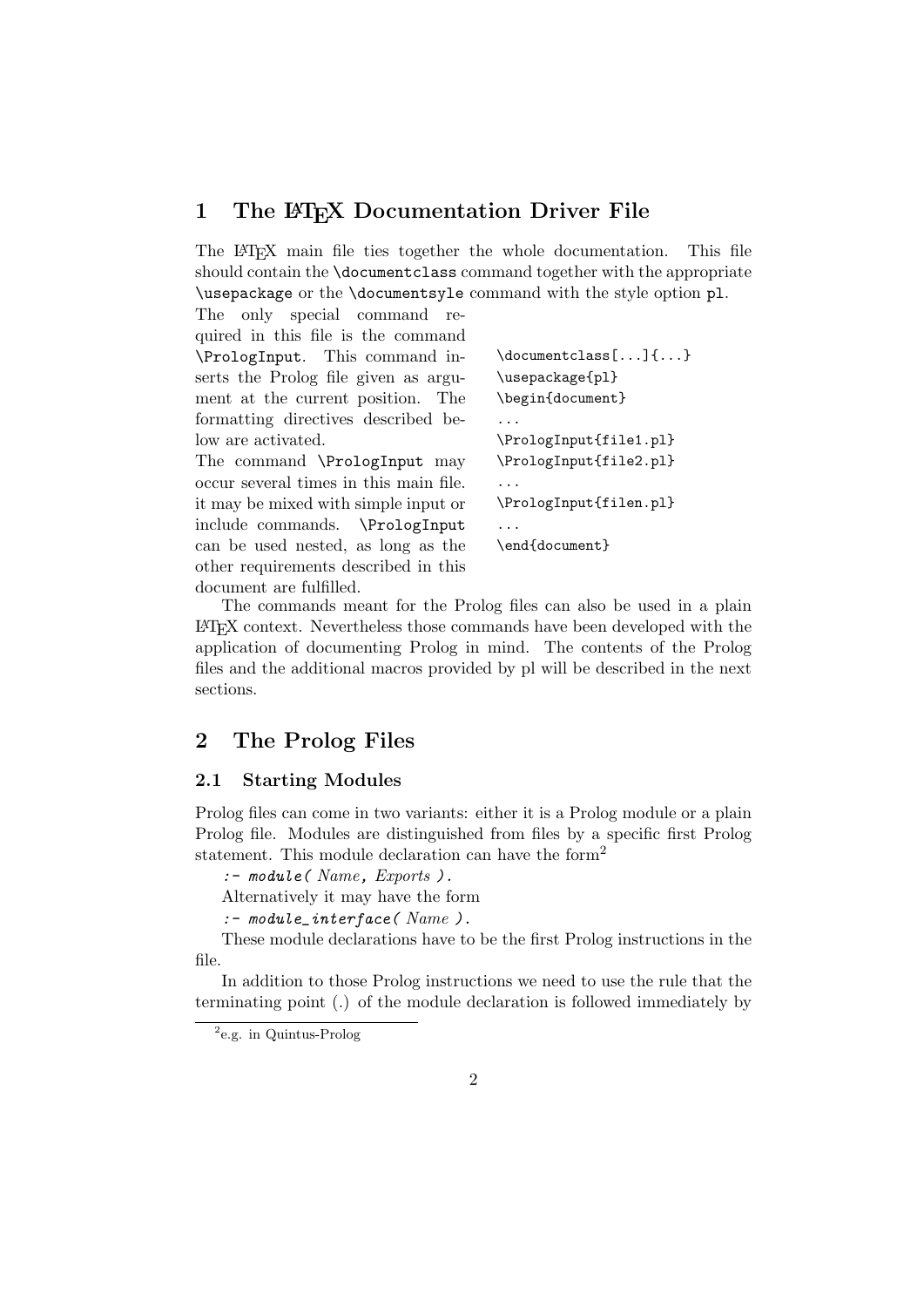$\mu$   $\star$ . Note the single space which is necessary for the Prolog parser to work properly.

Thus a Prolog module documented with pl starts e.g. with

:-  $module \cup interface( Name).$ /\*

Before this line there should be only Prolog comments starting with %. These comments are also ignored by T<sub>E</sub>X. Thus they do neither appear in the documentation nor are the evaluated by Prolog.

### 2.2 Starting Plain Files

Plain Prolog files are those files not starting with a module declaration. For technical reasons plain files can not start with code directly but requires a C-style comment at the beginning. The contents of this comment is typeset by L<sup>AT</sup>FX.

In generale this restriction seems to be too hard. It is always a good idea to start a file with some general remarks and comments.

### 2.3 Ending Prolog Files

#### The Prolog file should end with

\EndProlog\*/

From the Prolog point of view the file consists now of the declaration of a module (or a dummy predicate). The rest is purely comment. From the LATEX point of view it contains two macros and nothing in between. Thus everything in between will be interpreted as LAT<sub>EX</sub> input only.

### 2.4 Prolog Code

To include additional Prolog statements in this file enclose them in

 $\PPI.*/$ 

/\*PL

This forces the Prolog system to interpret the code and the LAT<sub>EX</sub> system to typeset it in a verbatim like environment.

The Prolog code may contain every characters except the string /\*PL. For some reasons which are opaque to me spaces at the binning of a line of Prolog code are ignored. To force proper indentation you should use TAB characters at the beginning of the line.

# Options for the Code Layout

The options are implemented as macros. To change them use  $\$ renew command.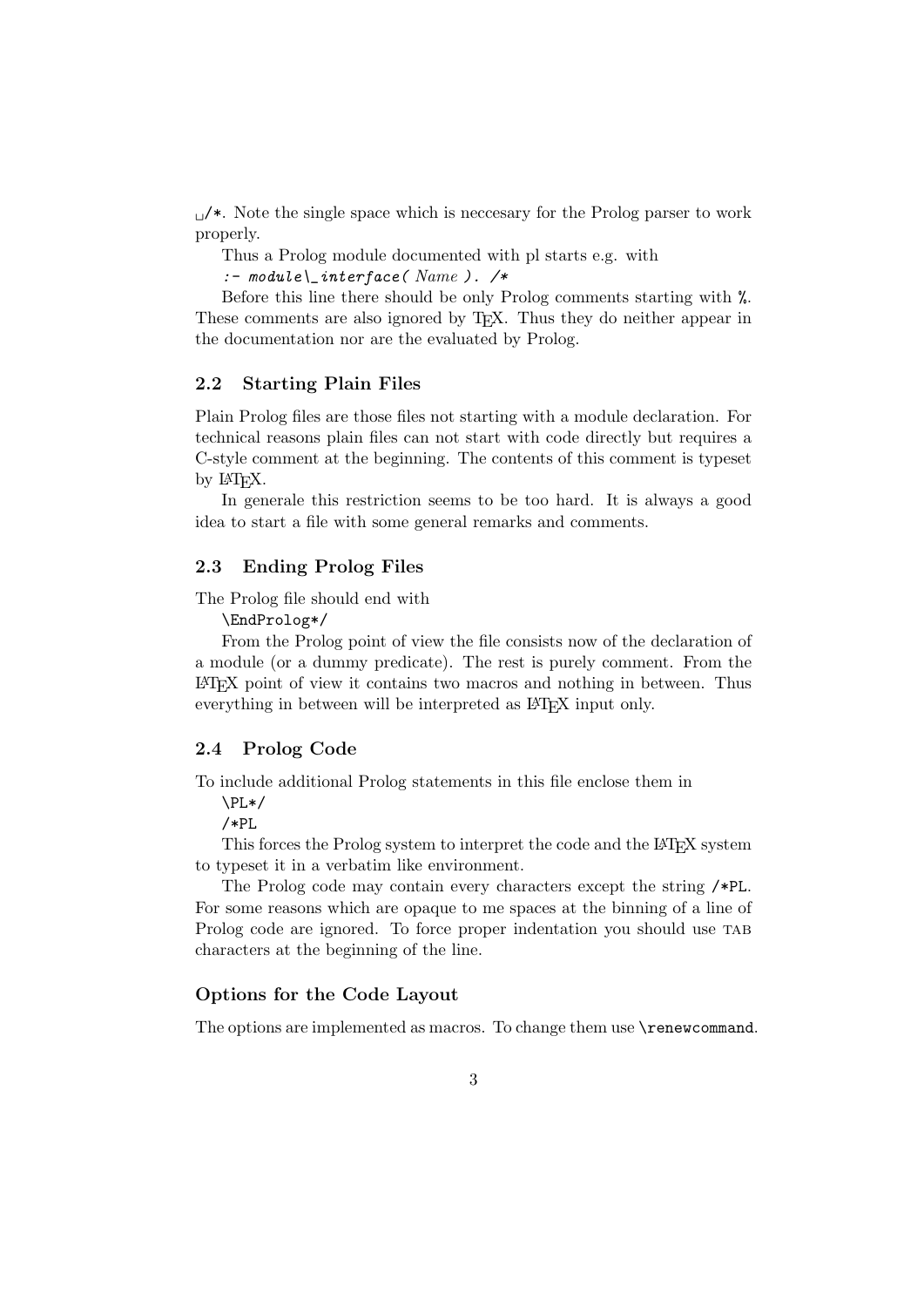# \PrologModule

Macro to typeset the module definition. In general this may be a sectioning command producing an appropriate title. It takes two arguments — the two arguments of the module declaration.

The default is \section{{\tt #1}}

### \PrologFile

Same as above but for non module files.

The default is  $\setminus$  section{{ $\tt \#1}$ }

### \PrologFont

Macro to select the font used for printing the listing part. This should be a non-proportional font. The default is \small\tt.

# \PrologListFont

Macro to select the font used for printing the export list. The default is \small\tt.

#### \PrologListIndent

Macro to select the indentation of the export list. This should be a length. The default is 2em.

### \PrologRuleWidth

Macro to select the width of the rule to seperate Prolog code from text. This should be a length. The default is 0pt.

### \PrologNumberFont

Font to be used when typesetting line numbers.

The following flags can be set by simply including the commands in the LATEX part of the document. Since they are mainly of a global nature the preamble of the driver file would be a good place for them.

#### \PrologNumberLinestrue

Turn on line numbering.

#### \PrologNumberLinesfalse

Turn off line numbering.

### \PrologDialectDialect

Declare the dialect of the used Prolog. This is mainly important to make the syntax of the modules known to pl. *Dialect* can take one of the following values: eclipse, quintus, sixtus, cprolog, swiprolog, sbprolog, or binprolog.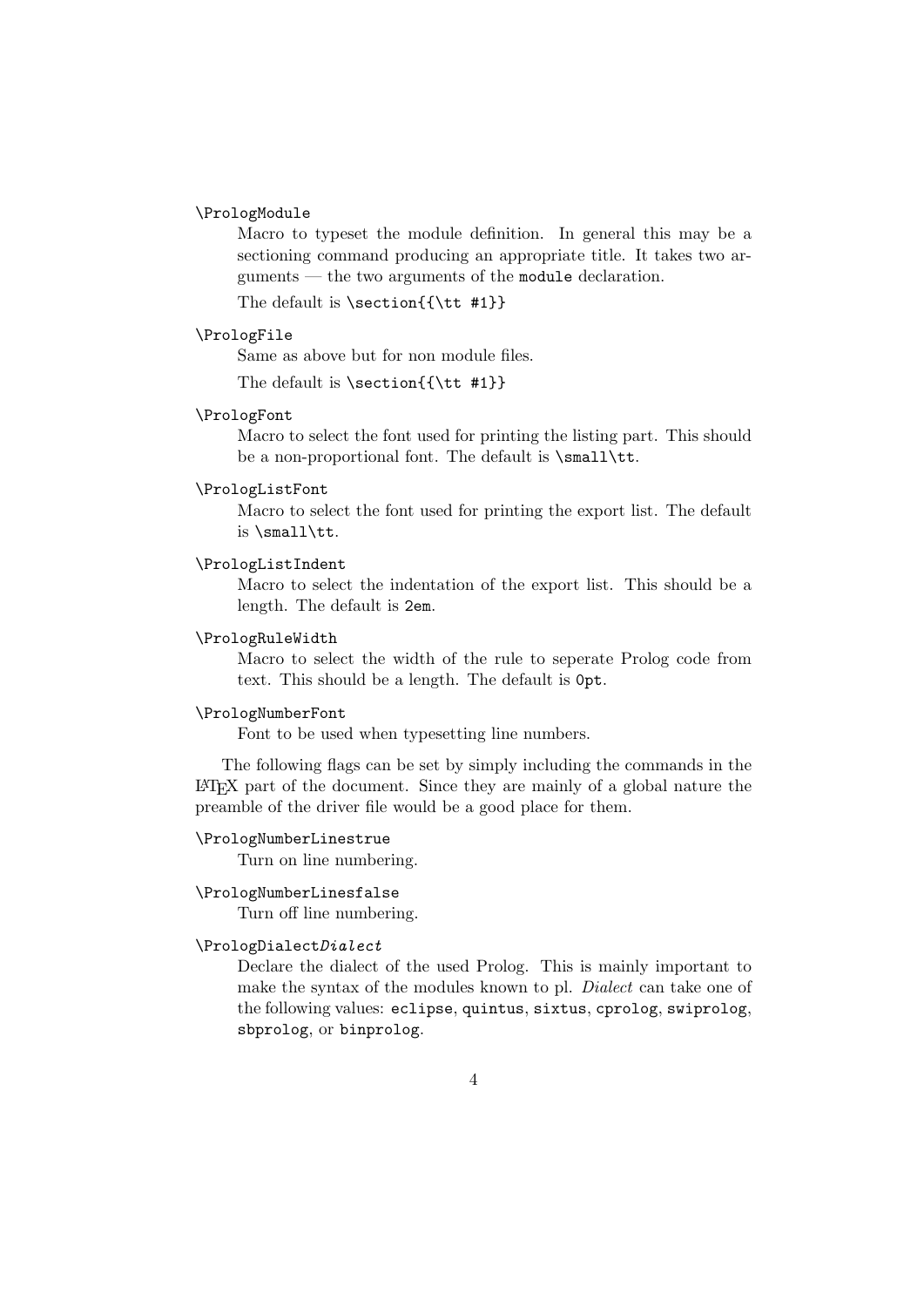# 3 Predicate Templates

Predicate templates provide a nice way to typeset a predicate head with some additional information. A usual predicate is characterized by the name/arity, arguments and the file it can be found in. Two boxes are used to contain this information. The right one contains the file name and the left one contains the predicate description. The box for the file name has a default width which will be enlarged if the file name doesn't fit into it. The predicate description if surrounded by a frame and formatted in the following way. If the predicate desciption fits in one line then it is typeset in one line. Otherwise the second and following lines are indented. This indentation tries to align beneath the first argument. If the predicate name is very long this might not be desirable. Thus the indentation has a maximal value which will not be exceeded.

The LATEX part of the file contains the following template \Predicate pred/1(arg).

Note that the  $\lambda$ . have no space in between.

# Options

The options are implemented as macros. To change them use \renewcommand.

### \PredicateFont

Macro containing the font changeing command for the predicate description. The default is \normalsize\tt.

#### \PredicateSkip

Macro containing the spacing before and after the predicate description. The default is \smallskip.

# \PredicateIndent

Macro containing the maximal length of the indentation of the predicate description. The default is 2em. If this value is very large then the arguments are always aligned beneath the first one.

#### \PredicateFileFont

Macro containing the font changeing command for the file name. The default is \small\sf.

### \PredicateFileWidth

Macro containing the minimal width of the box containing the file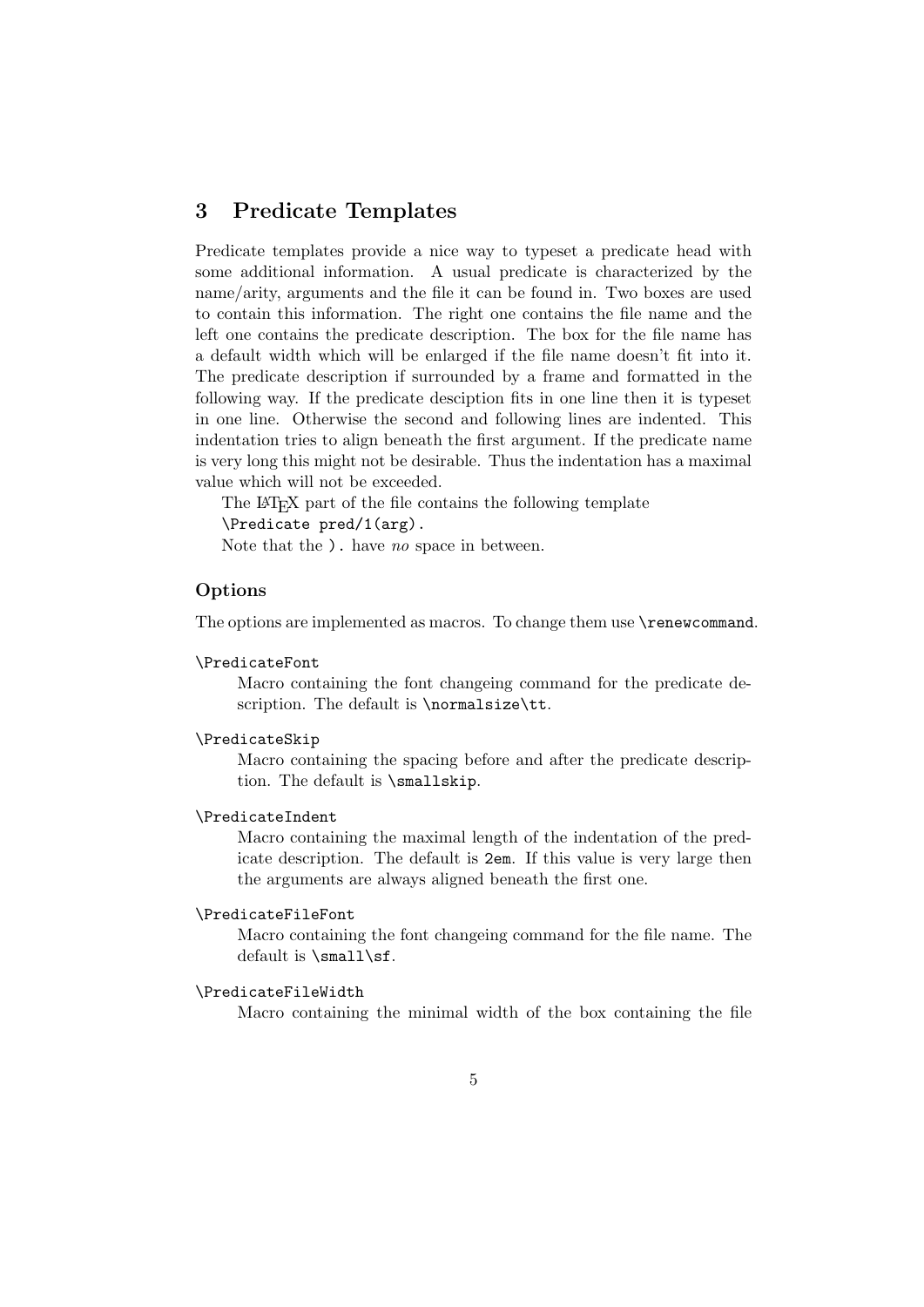

Figure 1: The \Predicate command

name. The default is 5em. If this value is 0pt then only the file name determines the width of the box.

```
\PredicateFileExtension
```
Macro containing the extension of the prolog file. This text is typeset right after the file name stored in \PrologFILE. The default is empty.

```
\Predicate foo_bar/6(Argument1, Argument2, Argument3,
                  Argument4, Argument5, Argument6).
```

| foo_bar(Argument1, Argument2, Argument3, Argument4,<br>Argument5, Argument6)                           |  | prolog                |  |
|--------------------------------------------------------------------------------------------------------|--|-----------------------|--|
| foo_bar(Argument1, Argument2, Argument3,<br>Argument4, Argument5, Argument6)                           |  | very_Long_Prolog_File |  |
| \Predicate this_is_a_very_long_predicate/5(<br>Argument1, Argument2, Argument3, Argument4, Argument5). |  |                       |  |
| this_is_a_very_long_predicate( Argument1, Argument2,<br>Argument3, Argument4, Argument5)               |  | prolog                |  |

### 3.1 The Underscore

One thing which occurs very often in program listings is the underscore \_. The problem arises that LAT<sub>EX</sub> uses the underscore only in math mode to denote subscripts. For the comands described above the \_ can be simply used as is. Beware, don't expect math mode subscript to work there.

The macro \WithUnderscore is provided by pl to execute some commands where the underscore does have the meaning as plain character.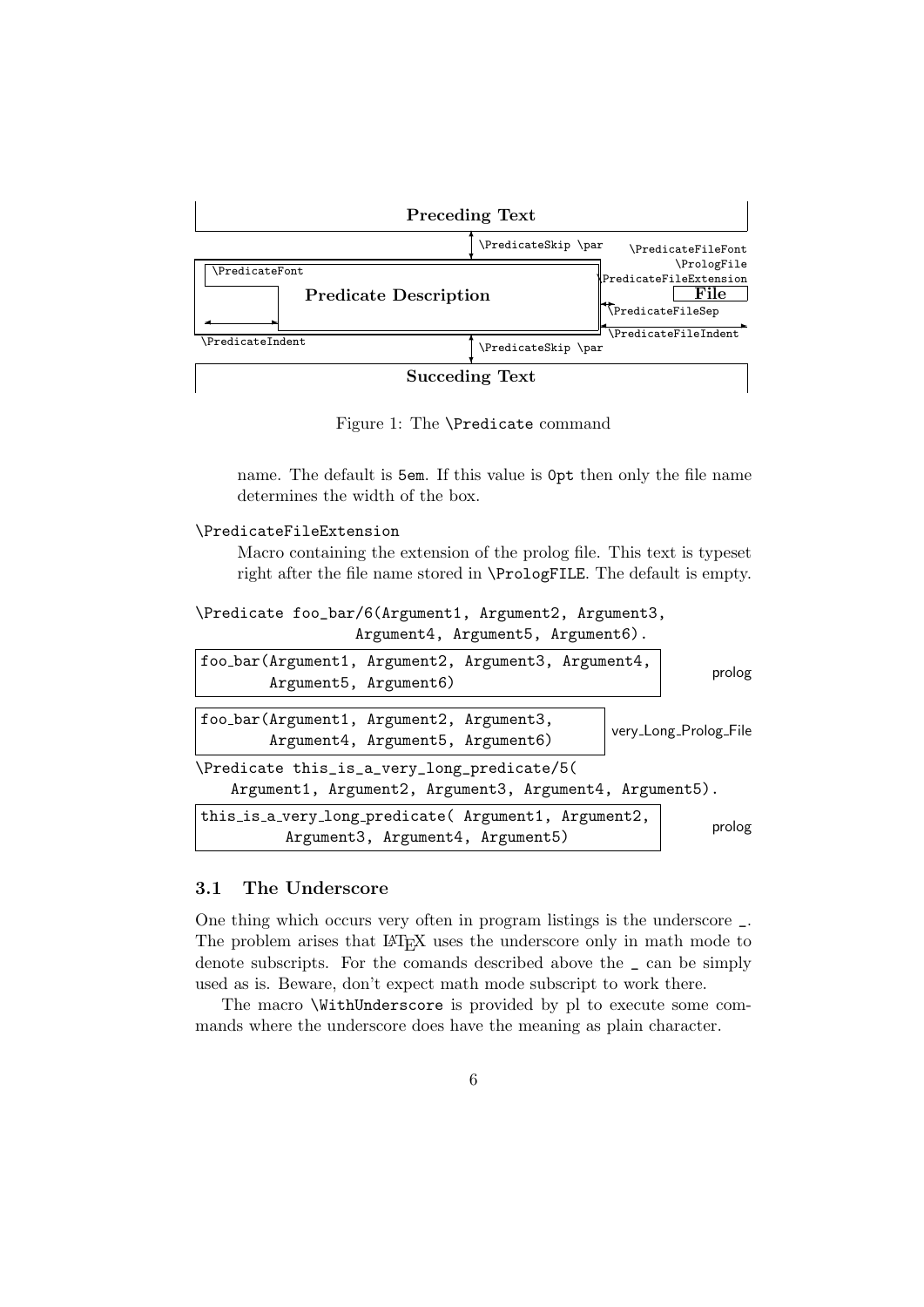Example:

It can be highly desirable to protect the index. Otherwise any indexed predicate containing an underscore would wrack LATEX. This can be done with a construction like the following one:

\WithUnderscore{\printindex}

# 3.2 Inline Code

The style option idtt allows to typeset some text using the teletype font (\tt). The text has simply to be enclosed in |.

The same effect can be achieved with the command \MakeShortVerb defined in doc.sty. To use this you have to add the style option doc and place the following command in the preamble:

\MakeShortVerb{|}

Example:

You type  $|proc_1|$  and you get proc<sub>1</sub>.

# Bugs and Problems

- The bugs and problems of earlier releases have been corrected.
- The documentation needs polishing.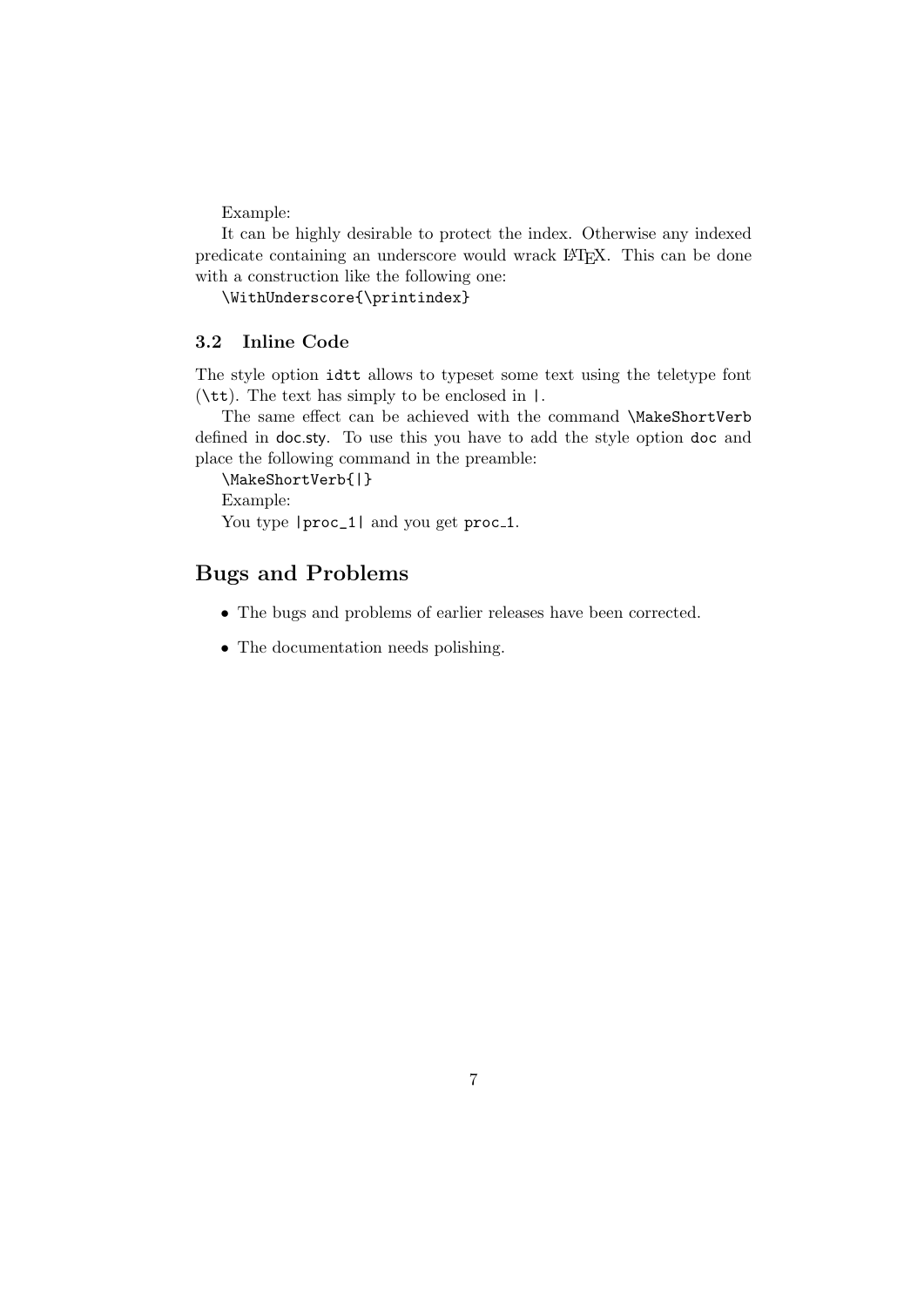# A Sample

```
%%^^A%%%%%%%%%%%%%%%%%%%%%%%%%%%%%%%%%%%%%%%%%%%%%%%%%%%%%%%%%%%%%%%%%%%%%%%%%
%%^^A This is a sample file to demonstrate the use of the \LaTeX style option
%%^^A pl.sty.
\frac{9}{6} \hat{A}%%^^A The ^^A is just used to make it printable with the documentation.
%%^^A doc.sty insists on it. Otherwise a single % would have been enough.
\frac{9}{6} \hat{A}%%^^A written by gene 11/94
%%^^A%%%%%%%%%%%%%%%%%%%%%%%%%%%%%%%%%%%%%%%%%%%%%%%%%%%%%%%%%%%%%%%%%%%%%%%%%
:- module(sample). /*
This is a dummy module to show the possibilities of the \LaTeX{} style
option pl.
We define a predicate. It looks like
\Predicate select/3(Member, List, Rest).
This predicate describes the relation of the three arguments which fulfill
$\mbox{\it Member}\in\mbox{\it List}$\/ and $\mbox{\it Rest}=\mbox{\it
List}\backslash\mbox{\it Member}$.
And here comes the implementation:
\PL*/
select(Member,[Member|Rest],Rest).
select(Member,[Head|List],[Head|Rest]) :-
        select(Member,List,Rest).
/*PL
\Predicate in/2(Member, List).
This predicate is a reimplementation of the predicate \verb|\verb|ver|/2|using the \verb|select/3| predicate.
\PPI.*/in(Member,List) :-
        select(Member,List,_).
/*PL
Now we are done with the example.
\EndProlog*/
```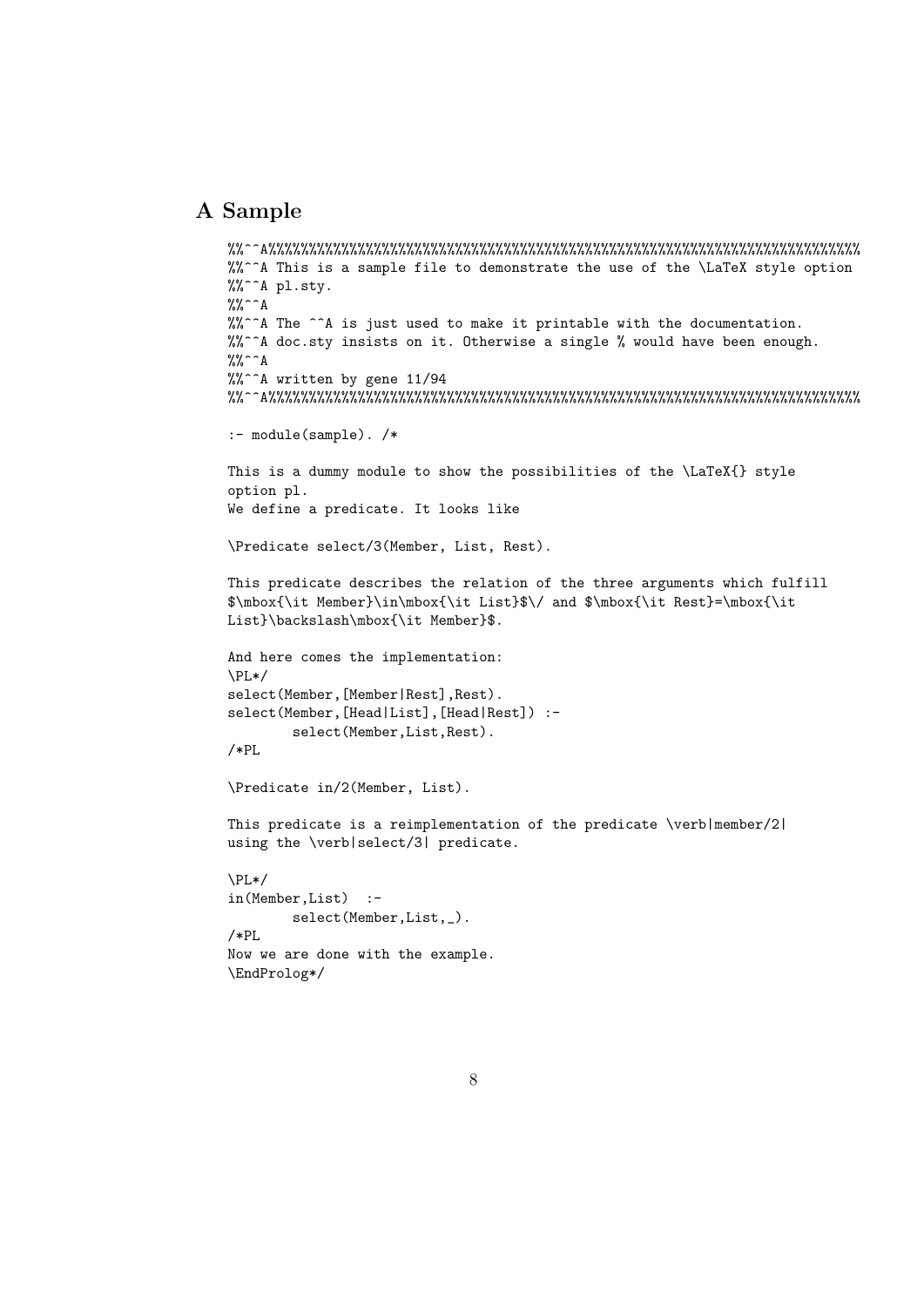# 4 The Module sample.pl

This is a dummy module to show the possibilities of the LAT<sub>EX</sub> style option pl. We define a predicate. It looks like

select(Member, List, Rest) sample.pl

This predicate describes the relation of the three arguments which fulfill  $Member \in List$  and  $Rest = List \setminus Member$ .

And here comes the implementation:

```
:- module(sample).
select(Member,[Member|Rest],Rest).
select(Member,[Head|List],[Head|Rest]) :-
        select(Member,List,Rest).
```
### in(Member, List) sample.pl

This predicate is a reimplementation of the predicate member/2 using the select/3 predicate.

in(Member,List) : select(Member,List,\_).

Now we are done with the example.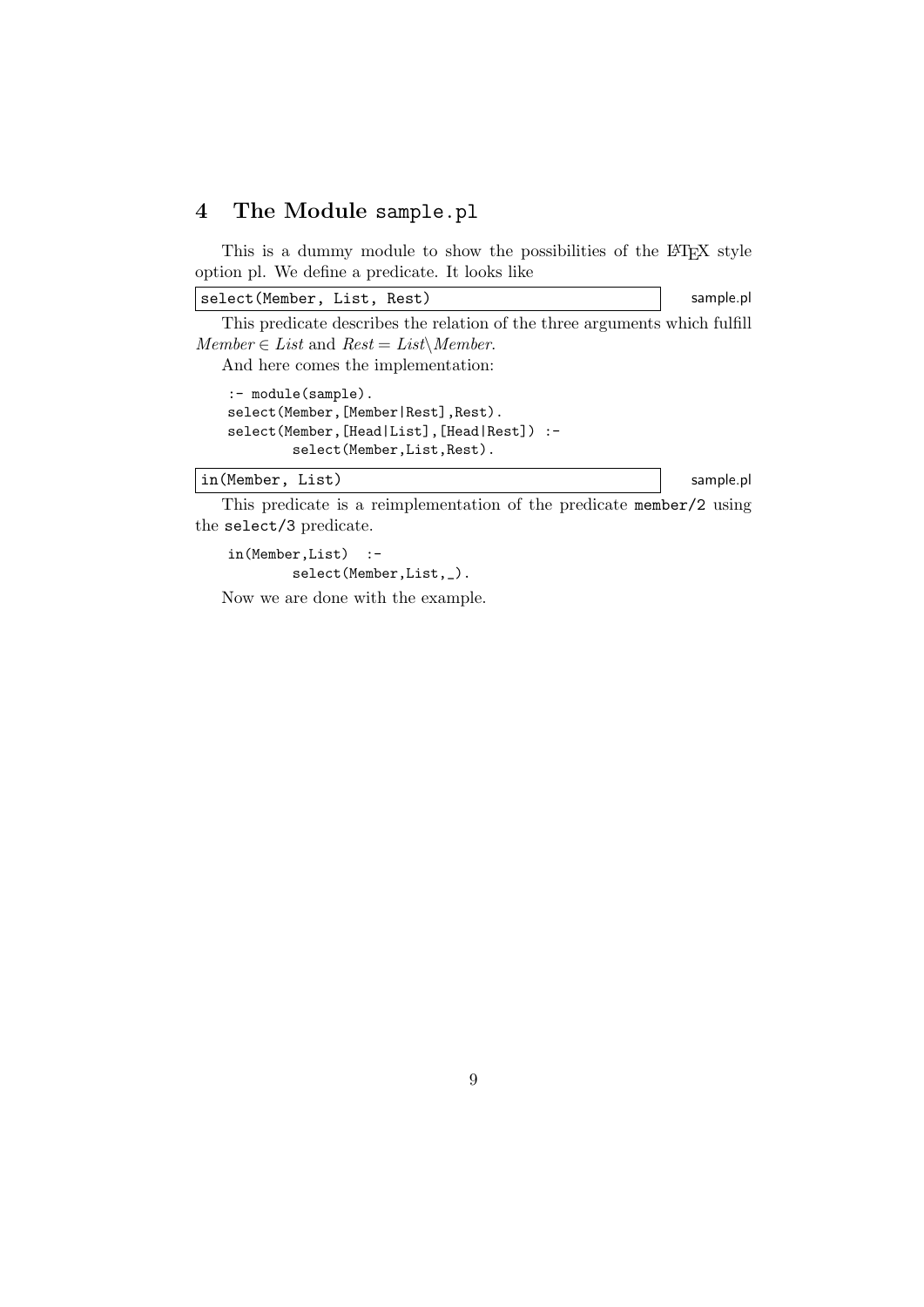# 5 The Implementation

```
1 \ifx\documentclass\relax \else
2 \ProvidesPackage{pl}[\filedate\space gene (\fileversion)]
3 \{fi
```
# 5.1 Options and Defaults

First of all we define the macros containing the default values for certain options. The user may redefine them with \renewcommand to adapt them to the personal preferences.

```
4 \def\PrologFont{\small\tt}
```
The macro \PrologFont contains the font changing command executed to typeset the Prolog code in the verbatim-like environment.

```
5 \def\PrologIndent{2em}
```
The macro \PrologIndent contains the indentation of the Prolog code in the verbatim-like environment.

```
6 \def\PrologNumberFont{\tiny\rm}
```
The macro \PrologNumberFont contains the font changing command used to typeset the line numbers (if enabled) in the verbatim-like environment.

```
7 \def\PrologRuleWidth{0pt}
```
The macro \PrologRuleWidth contains the width of the rule seperating Prolog code and text.

```
8 \def\PrologListFont{\small\tt}
```
The macro \PrologListFont contains the font changing command to typeset a Prolog list (exports).

```
9 \def\PrologListIndent{2em}
```
The macro \PrologListIndent contains the indentation for a Prolog list (exports).

10 \def\PrologModule#1#2{\section{The Module {\tt #1}}}

The macro \PrologModule contains the command which is called at the beginning of a module. The first argument is the name of the module. The second argument is the list of exports.

This macro is supposed to be redefined by the user with **\renewcommand**.

```
11 \def\PrologFile#1#2{\section{The File {\tt #1}}}
```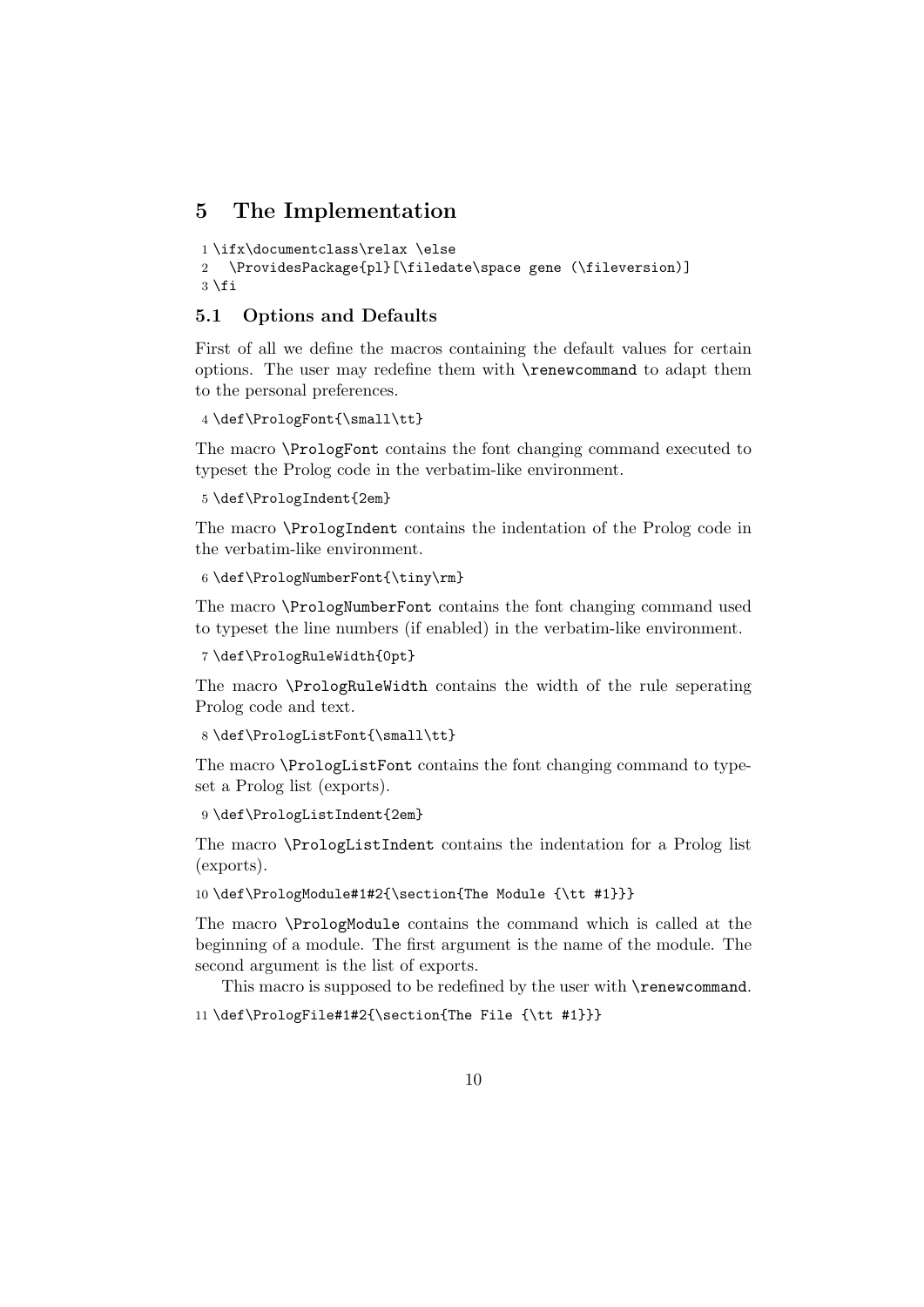The macro \PrologFile contains the command which is called at the beginning of a non-module Prolog file. The first argument is the name of the module. The second argument is usually empty.

This macro is supposed to be redefined by the user with \renewcommand.

```
12 \def\PredicateFont{\tt}
```
The macro \PredicateFont contains the font switching command used in \Predicate for the body of the predicate description.

13 \def\PredicateFileFont{\small\sf}

The macro \PredicateFileFont contains the font switching command used in \Predicate for the file name

```
14 \def\PredicateSkip{\smallskip}
```
The macro \PredicateSkip contains the skip command executed before and after \Predicate.

```
15 \def\PredicateIndent{5em}
```
The macro \PredicateIndent contains length of the maximal indentation in the macro \Predicate.

```
16 \def\PredicateFileExtension{}
```
The macro \PredicateFileExtension contains the text appended to file name in the \Predicate command.

17 \def\PredicateFileWidth{5em}

The macro \PredicateFileWidth contains the minimum width of the file name in the \Predicate command. Shorter file names are padded to this length.

```
18 \def\PredicateFileSep{1em}
```
The macro \PredicateFileSep contains the width of the separating space between the predicate description and the file name.

19 \def\PredicateBoxSep{3pt}

The macro \PredicateBoxSep contains the amount of space between the box and contents in the \Predicate command. This is similar to \fboxsep in LATEX.

20 \def\PredicateBoxRule{0.5pt}

The macro \PredicateBoxRule contains the line thickness of box in the  $\Theta$ . This is similar to  $\Theta$  is similar to  $\Theta$ .

21 \def\PredicateIndex#1{\index{#1}}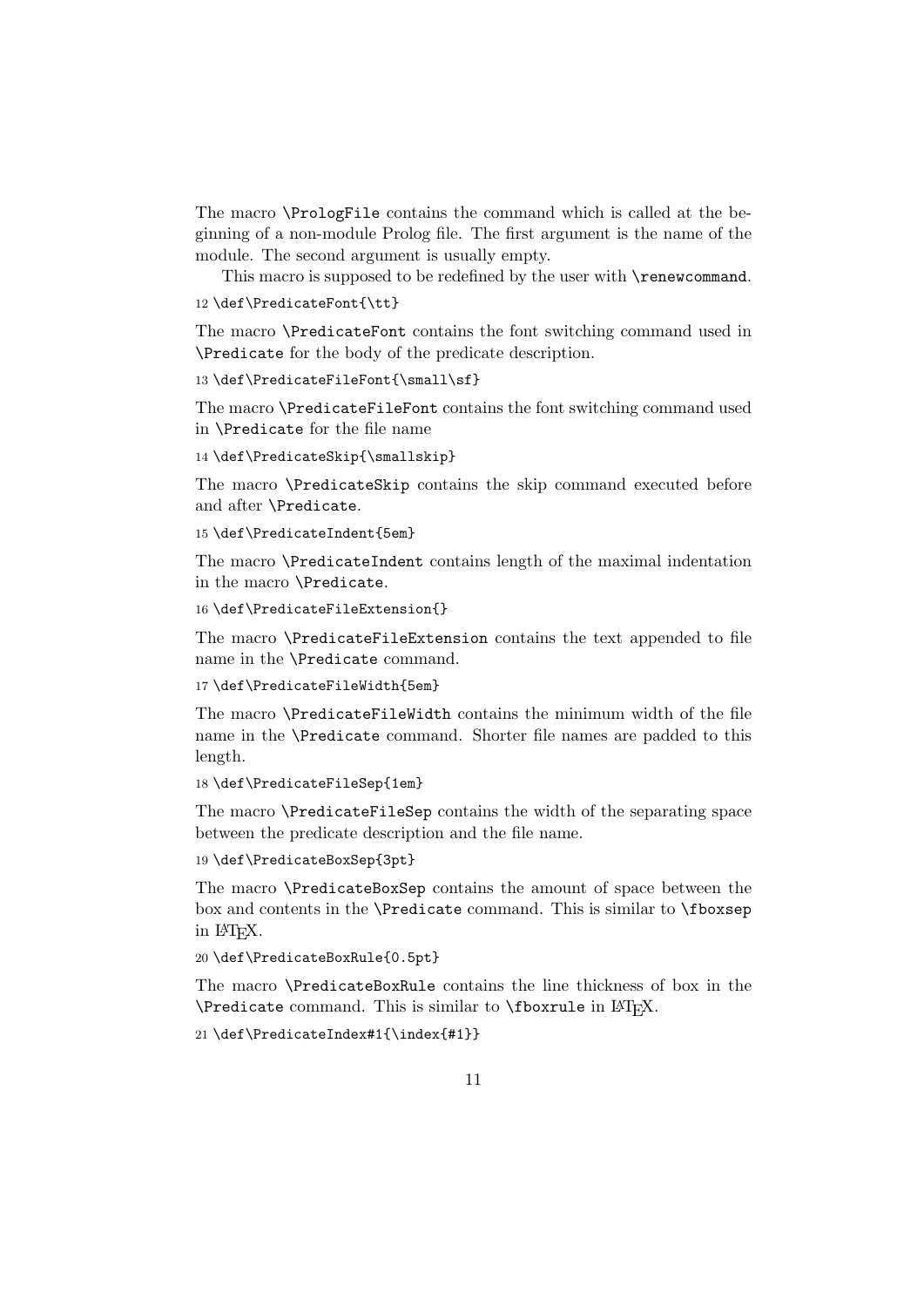The macro \PredicateIndex contains the command which is called to put a predicate into an index. The argument is the string to index.

This macro may be redefined by the user with **\renewcommand.** 

22 \newif\ifPrologNumberLines

switch to enable line numbering

### 5.2 Internals

23 \def\PrologEXPORTS{}

The macro \PrologEXPORTS contains the current list of exports. 24 \def\PrologFILE{}

The macro \PrologFILE contains the current module or file name. This is not supposed to be set by the user. Nevertheless there might be occasions where this is neccesary (e.g. in the documentation of this style option).

### 5.3 Configuration Commands

The different Prolog dialects have different ways to declare modules. Thus pl needs to know which dialect is currently used. This influences how PrologInput handles the first Prolog clause.

```
25 \def\PrologDialect#1{%
26 \@ifundefined{PL@start@module@#1}%
27 {\mathsf{***} \begin{align*} \mathsf{Proof} \end{align*}28 {\gdef\PL@Dialect{#1}}}
29 \def\PL@Dialect{eclipse}
```
The command \PrologDialect can be used to declare the Prolog dialect used. The value is stored in the macro \PL@Dialect for later use. This is only done if an appropriate macro to handle a module are defined.

```
30 \gdef\PL@@delayed{}
```
Keep some characters which were read in advance.

31 \newcount\PL@line

We allocate a new counter for the line number of Prolog code (if enabled).

### 5.4 Typesetting Prolog Code

Prolog code is typeset is a verbatim-like way. For this purpose a modified version of the verbatim environment from the T<sub>E</sub>X book is used. For an explanation see pages  $380-382$  in the T<sub>EX</sub> book.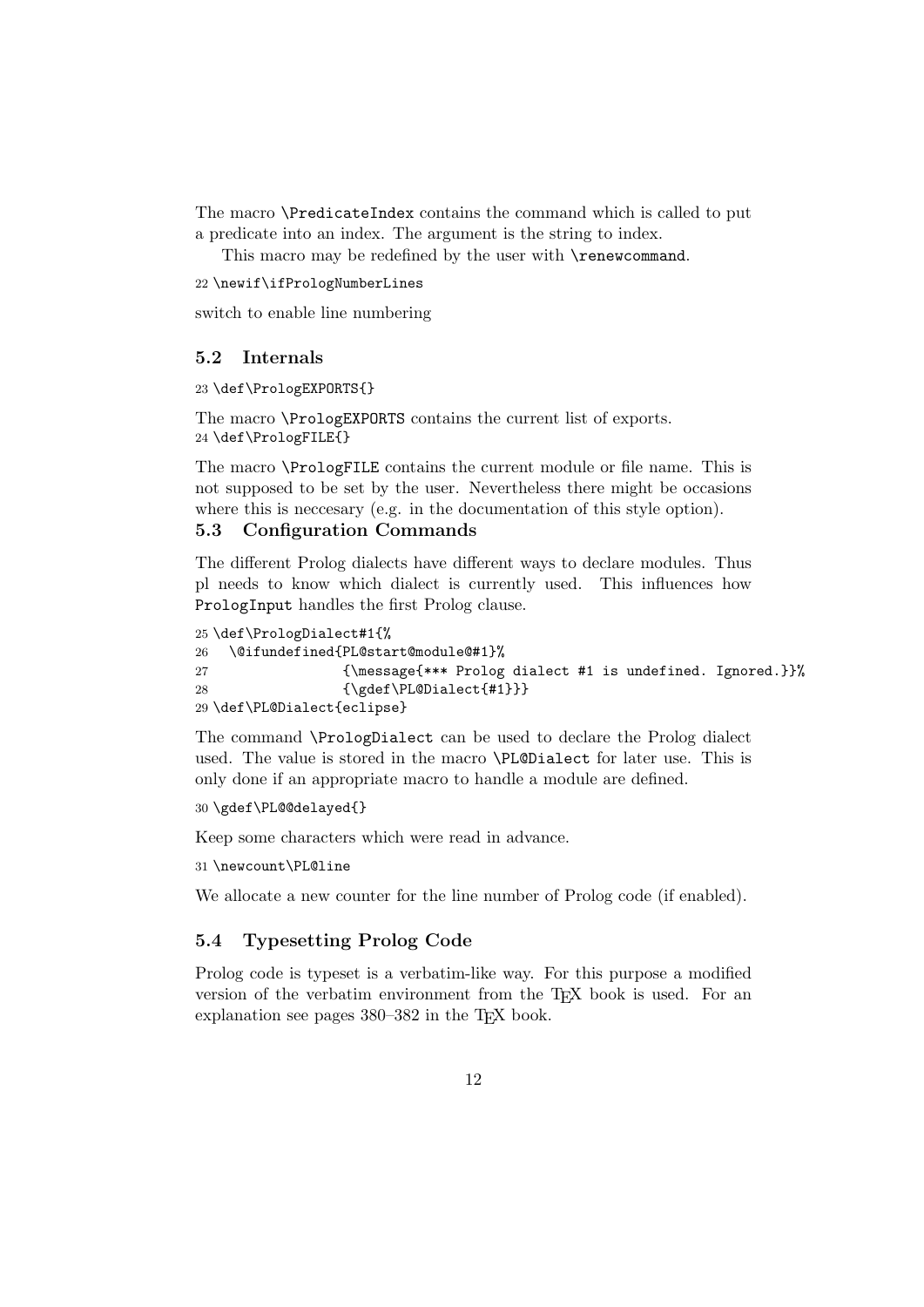```
32 \gdef\PL@code@setup{\PrologFont\parskip=0ex\parindent=0pt
33 \ifx\PL@@delayed\empty\else%
34 \parbox{\PrologIndent}{%
35 \ifPrologNumberLines \PrologNumberFont \the\PL@line%
36 \global\advance\PL@line1
37 \else\ \fi}\PL@@delayed%
38 \gdef\PL@@delayed{}\par
39 \fi%
40 \def\par{\leavevmode\egroup\box0\endgraf}
41 \def\do##1{\catcode'##1=12 }\dospecials
42 \obeyspaces
43 \obeylines
44 % \catcode' +other
45 \catcode'\^^I=13
46 \everypar{\parbox{\PrologIndent}{%
47 \ifPrologNumberLines \PrologNumberFont \the\PL@line%
48 \global\advance\PL@line1
49 \fi
50 \hfill}\PL@code@startbox}}
51 \def\PL@code@startbox{\setbox0=\hbox\bgroup}
52 {\catcode'\^^I=13
53 \gdef^^I{\leavevmode\egroup
54 \dimen0=\wd0 % the width so far, or since the previous tab
55 \setbox1=\hbox{\PrologFont\space}\dimen1=8\wd1
56 \divide\dimen0 by\dimen1
57 \multiply\dimen0 by\dimen1 % compute previous multiple of tab
58 \advance\dimen0 by\dimen1 % advance to next multiple of tab
59 \wd0=\dimen0 \box0 \PL@code@startbox}%
60 }
61 {\obeyspaces\global\let =\ }
62 \def\PL*/{\PL@PL@init%
63 \begingroup
64 \PL@code@setup
65 \PL@doPL}
   | is temporary escape character to catch the end /*PL
66 {\catcode'\|=0 \catcode'\\=12
67 |obeylines|gdef|PL@doPL^^M#1/*PL{#1|endgroup|PL@PL@exit}}
   Initialization macro
68 \def\PL@PL@init{%
69 \ifdim\PrologRuleWidth>0pt%
70 \par\noindent\rule{\textwidth}{\PrologRuleWidth}\par%
```
71 \else\medskip\par\fi}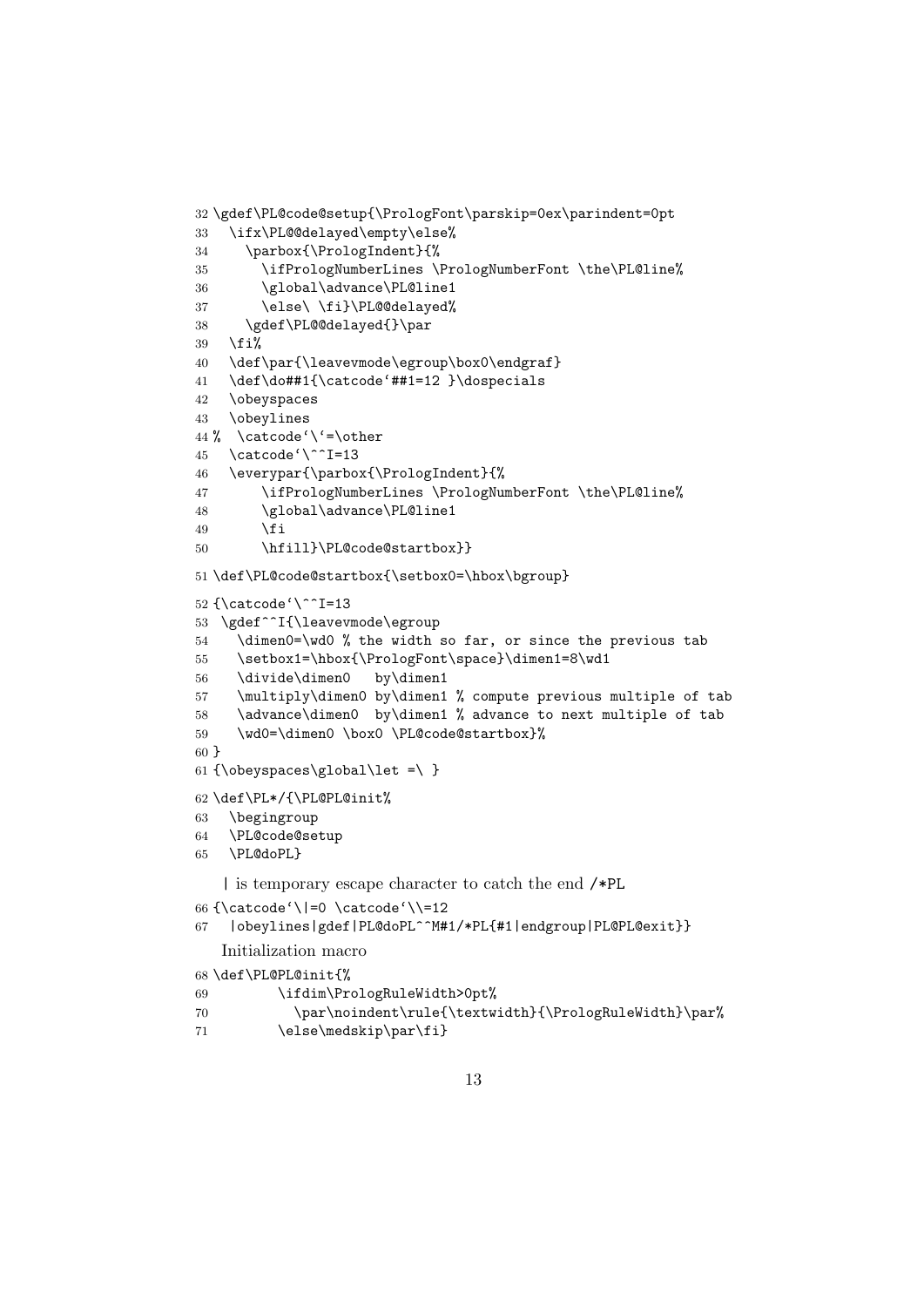\def\PL@PL@exit{%

```
73 \ifdim\PrologRuleWidth>0pt%
74 \vspace{-2ex}\noindent\rule{\textwidth}{\PrologRuleWidth}\par%
75 \else\smallskip\par\fi}
```

```
Dirty hack. make : active to catch :- use a group to hide the changes
76 \def\PL@INIT{\begingroup\catcode':=13\catcode'/=13}
```

```
77 \def\PL@EXIT{\endgroup}
```
we make : active and include the file

```
78 \gdef\PrologInput{%
79 \begingroup
80 \catcode'\_=12
81 \PL@Input
82 }
83 \PL@INIT
84 \gdef\PL@Input#1{%
85 \gdef\PrologFILE{#1}%
86 \gdef\PrologMODULE{}%
87 \gdef\PrologEXPORTS{}%
88 \global\PL@line=1%
89 \endgroup
90 \PL@INIT%
91 \let:=\PL@COLON
92 \let/=\PL@SLASH
93 \input{#1}%
94 \gdef\PrologFILE{}%
95 \gdef\PrologMODULE{}%
96 \gdef\PrologEXPORTS{}%
97 }
98 \PL@EXIT
```
# 5.5 End a File of Prolog Code

At the end of a file there is a \*/ which terminates the last comment for Prolog. Those two characters are stripped away by the macro **\EndProlog.** \def\EndProlog#1\*/{}

# 5.6 Definition for Various File Types

# 5.6.1 Defininitions for Non-Module Files

A file can start with /\*. This case is handled by making the / active and binding it to the command \PL@SLASH. This command checks if the next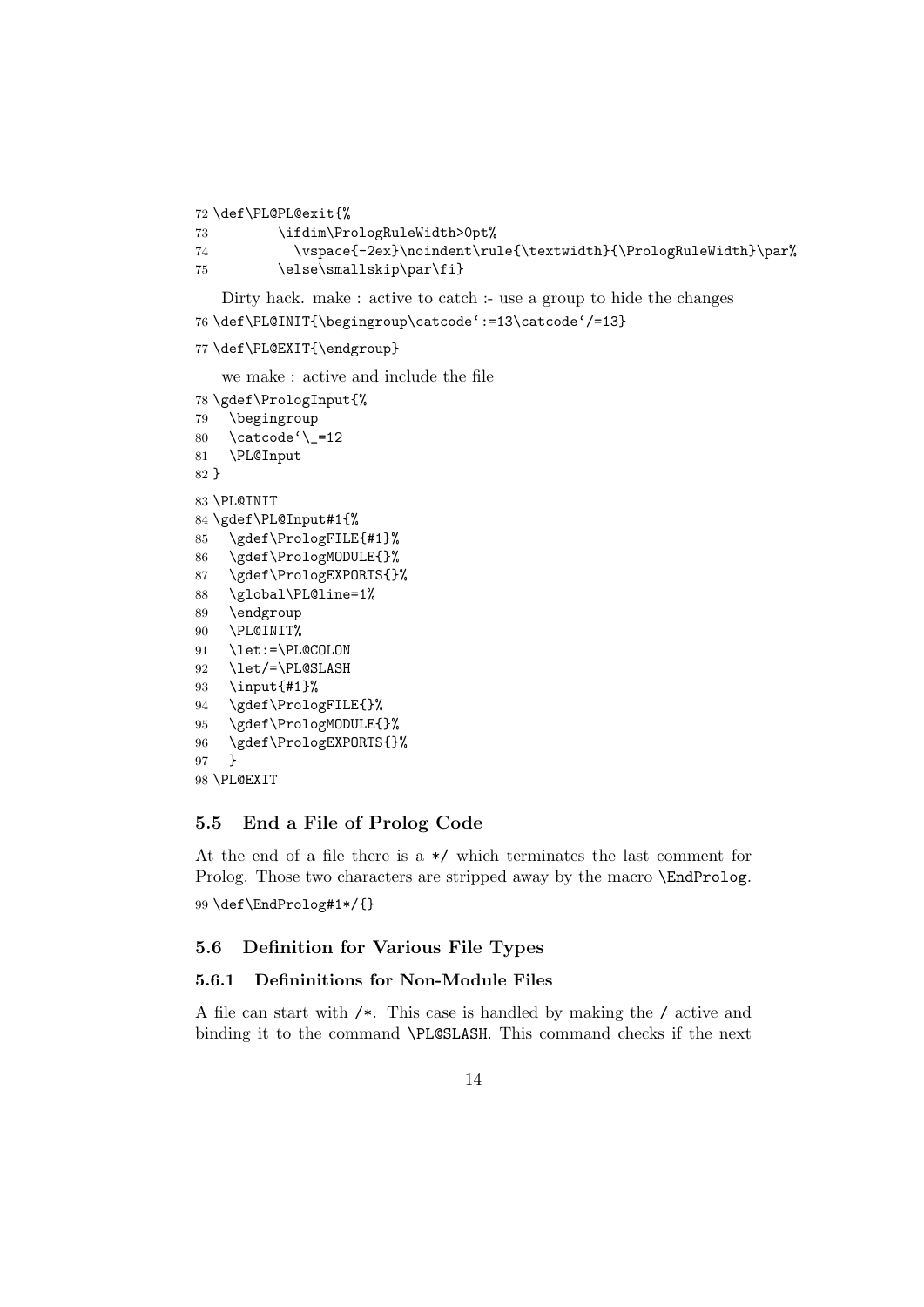character is a \*. In this case the catcodes of / and : can be restored to their defaults. This is done by \PL@EXIT.

Finally the underscore \_ is made active and \PL@start@star is called to do the rest.

```
100 \def\PL@SLASH{\@ifnextchar*{%
101 \PL@EXIT
102 \PL@US@start
103 \PL@SLASH@STAR}{/}}
104 \def\PL@SLASH@STAR*{%
105 \PrologFile{\PrologFILE}{}%
106 \PL@US@end}
107 \def\PL@COLON{\@ifnextchar-{\PL@goal}{: }}
108 \def\PL@goal-{%
109 \PL@EXIT
110 \PL@US@start
111 \@ifnextchar m{\csname PL@start@module@\PL@Dialect\endcsname}%
112 {\@ifnextchar t{\PL@start@true}%
113 {\csname PL@start@file@\PL@Dialect\endcsname}}}
114 \def\PL@start@true true. /*{%
115 \PrologFile{\PrologFILE}{}%
116 \PL@US@end}
```
### 5.6.2 Defininitions for ECLiPSe-Prolog

The beginning of a module file in eclipse can be in one of the following forms:

### :- module interface(Module)

#### :- module(Module)

We strip away the actual predicate name getting the rest in the macro parameter #1. The complete module declaration is stored in the macro \PL@delayed to be inserted later.

```
117 \def\PL@start@module@eclipse module#1(#2). /*{%
```

```
118 \global\PL@line=1
```

```
119 \gdef\PL@@delayed{:- module#1(#2).}
```

```
120 \gdef\PrologMODULE{#2}%
```

```
121 \catcode'\,=13 %
```

```
122 \PrologModule{\PrologFILE}{}%
```

```
123 \PL@US@end}
```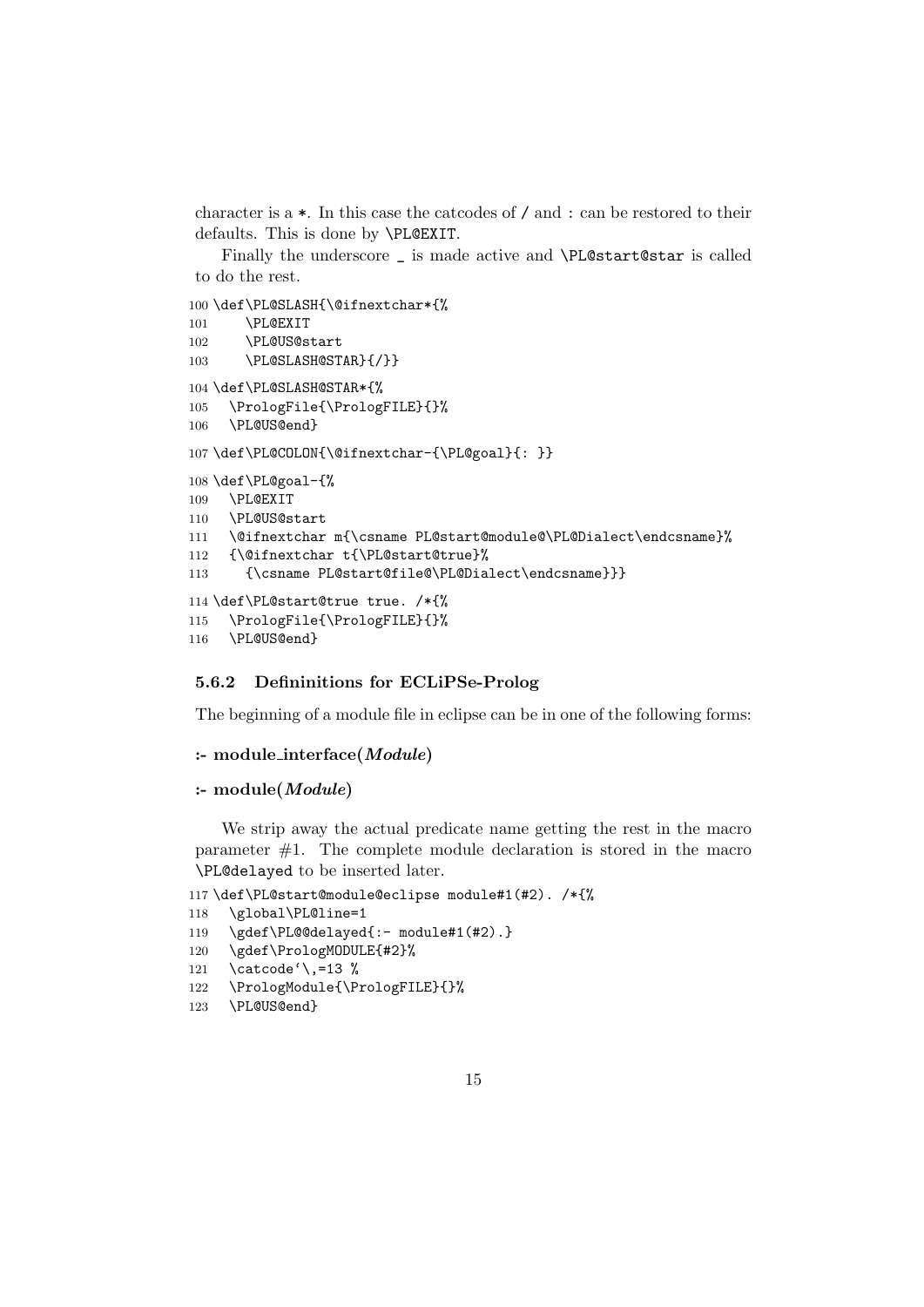# 5.6.3 Definitions for Quintus-Prolog

The beginning of a module file in Quintus is in the following form:

```
:- module(Module,Exports)
```

```
124 \def\PL@start@module@quintus module(#1,{%
125 \global\PL@line=1
126 \gdef\PrologFILE{#1}%
127 \catcode'\,=13 %
128 \PL@start@module@quintus@}
129 \def\PL@start@module@quintus@[#1]). /*{%
130 \gdef\PrologEXPORTS{#1}%
131 \PrologModule{\PrologFILE}{#1}%
132 \PL@US@end}
```
### 5.6.4 Definitions for C-Prolog

I don't know if C-Prolog has a module system nowadays. The last time I checked it had none. If nobody has a better idea I use Quintus Prolog syntax in this case even it does not make any sense.

133 \let\PL@start@module@cprolog=\PL@start@module@quintus

### 5.6.5 Definitions for Sixtus-Prolog

I don't know what's used in Sixtus-Prolog. So I use the same value as for eclipse.

134 \let\PL@start@module@sixtus=\PL@start@module@eclipse

### 5.6.6 Definitions for SWI-Prolog

Fortunately the module system of SWI-Prolog is compatible with the module system of Quintus Prolog. So we just use the definition here again.

135 \let\PL@start@module@swiprolog=\PL@start@module@quintus

#### 5.6.7 Definitions for SB-Prolog

I don't know if C-Prolog has a module system nowadays. The last time I checked it had none. If nobody has a better idea I use Quintus Prolog syntax in this case even it does not make any sense.

136 \let\PL@start@module@sbprolog=\PL@start@module@quintus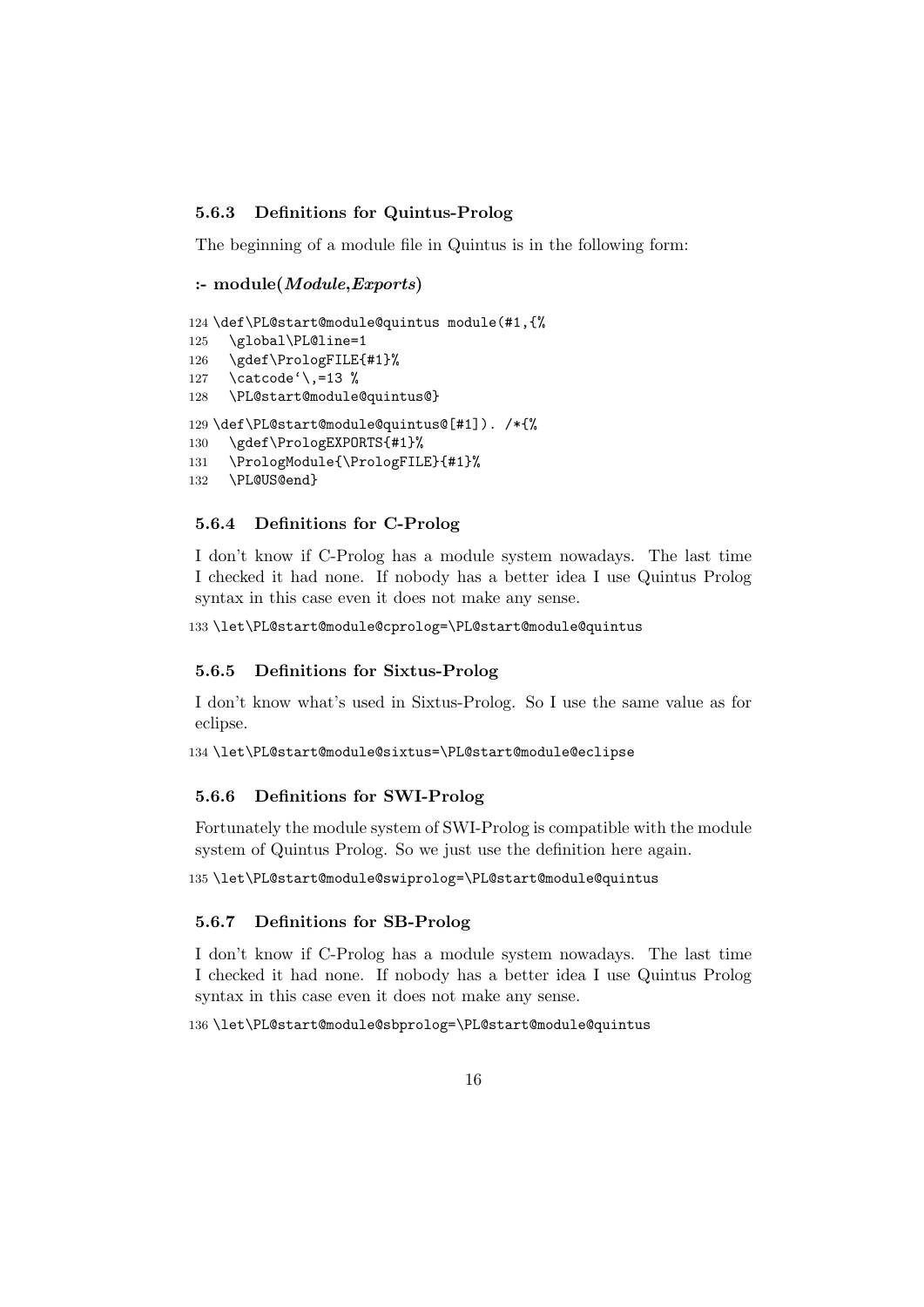### 5.6.8 Definitions for bin-Prolog

I don't know what's used in bin-Prolog. So I use the same value as for eclipse.

137 \let\PL@start@module@binprolog=\PL@start@module@eclipse

# 5.7 Typeset a Boxed Predicate Description

The first step is to protect the underscores in the predicate names and the arguments.

### 138 \def\Predicate{\PL@US@start\Predicate@}

The syntax is oriented towards Prolog syntax. The name and the arity of the predicate may not contain / or (.

```
139 \def\Predicate@#1/#2(#3).{%
140 \PredicateSkip\par\noindent%
141 {\setbox1=\hbox{\PredicateFileFont \PrologFILE\PredicateFileExtension}%
142 \fboxrule=\PredicateBoxRule%
143 \fboxsep=\PredicateBoxSep%
144 \fbox{\PredicateIndex{#1/#2}%
145 \dimen255=\wd1
146 \ifdim\dimen255<\PredicateFileWidth \dimen255=\PredicateFileWidth \fi
147 \dimen255=-\dimen255
148 \advance\dimen255 by-\PredicateFileSep
149 \advance\dimen255 by \textwidth
150 \parbox{\dimen255}{\raggedright
151 \setbox0=\hbox{\normalsize\PredicateFont #1(}
152 \dimen254=\wd0
153
154 \ifdim\dimen254>\PredicateIndent \dimen254=\PredicateIndent\fi
155 \dimen253=\dimen255 \advance\dimen253 by -\dimen254
156 \parshape=2 0mm \dimen255 \dimen254 \dimen253
157 \normalsize\PredicateFont #1\ifx\@empty#3 \else(#3)\fi
158 }}%
159 \hfill \box1\PredicateSkip\par
160 }\PL@US@end}
```
# 5.8 Typeset a List of Prolog Predicates

```
161 \def\PrologList{\par\noindent%
162 \PL@US@start
163 \PrologListFont
164 \catcode'\,=13%
165 \parindent=\PrologListIndent\parskip=0pt\par
```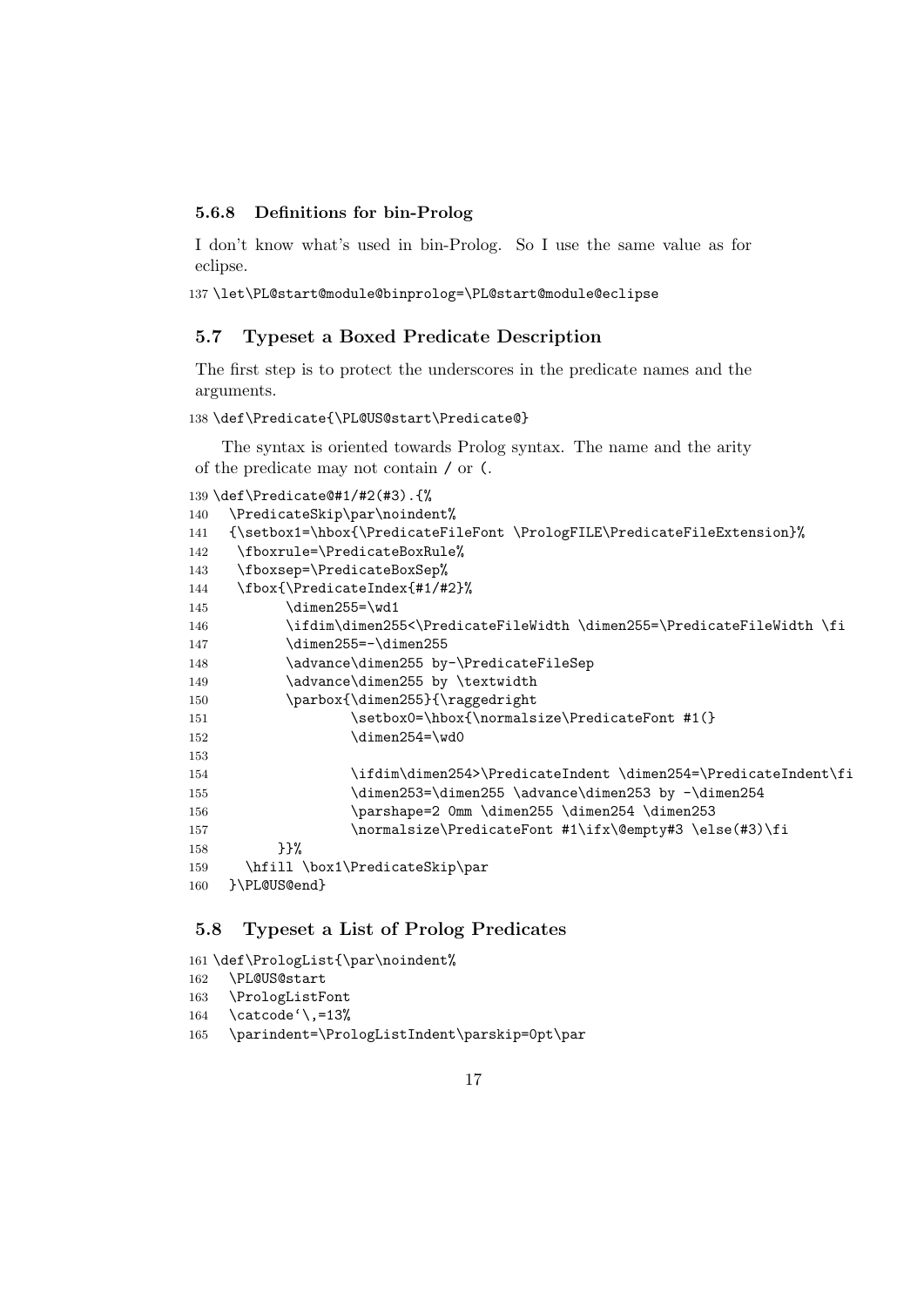```
166 \PL@List}
167 {\catcode'\,=13
168 \gdef\PL@List[#1]{%
169 \def, {\par}%
170 #1
171 \PL@US@end\par}
172 }
```
173 \def\PrologListEXPORTS{\PrologList[\PrologEXPORTS]}

# 5.9 Special Treatment of the Underscore

We define two macros to activate and deactivate the underscore respectively. Those two macros have to come in pairs always. The first one opens a group to protect the changes. The closing macro simply closes the group, thus undoing the effects of the first macro.

```
174 \def\PL@US@start{\begingroup\catcode'\_=13 }
175 \def\PL@US@end{\endgroup }
176 \def\WithUnderscore{\begingroup\catcode'\_=13 \With@Underscore}
```

```
177 \def\With@Underscore#1{#1\endgroup}
```
# 5.10 Misc

A spin off product of this style file is a macro to include a file verbosely. Such a macro is also provided by the verbatim package and others. Nevertheless I have left it in.

```
178 \def\Listing#1{\par\begingroup%
179 \PL@line=1%
180 \PL@code@setup%
181 \input{#1}%
182 \endgroup}
```
# 6 Backward Compatibility Mode: pcode.sty

For backward compatibility some macros are defined in a style file under the old name pcode.sty. The new style file has to be acessible under the new name pl.sty. This file is loaded before some macros are defined.

183 \ifx\PrologFont\relax\else\input pl.sty\fi

In former versions mainly the Prolog dialect Quintus has been supported. Thus a boolean was enough to tell apart the dialects Quintus and eclipse which came next. This is emulated with the next two macros.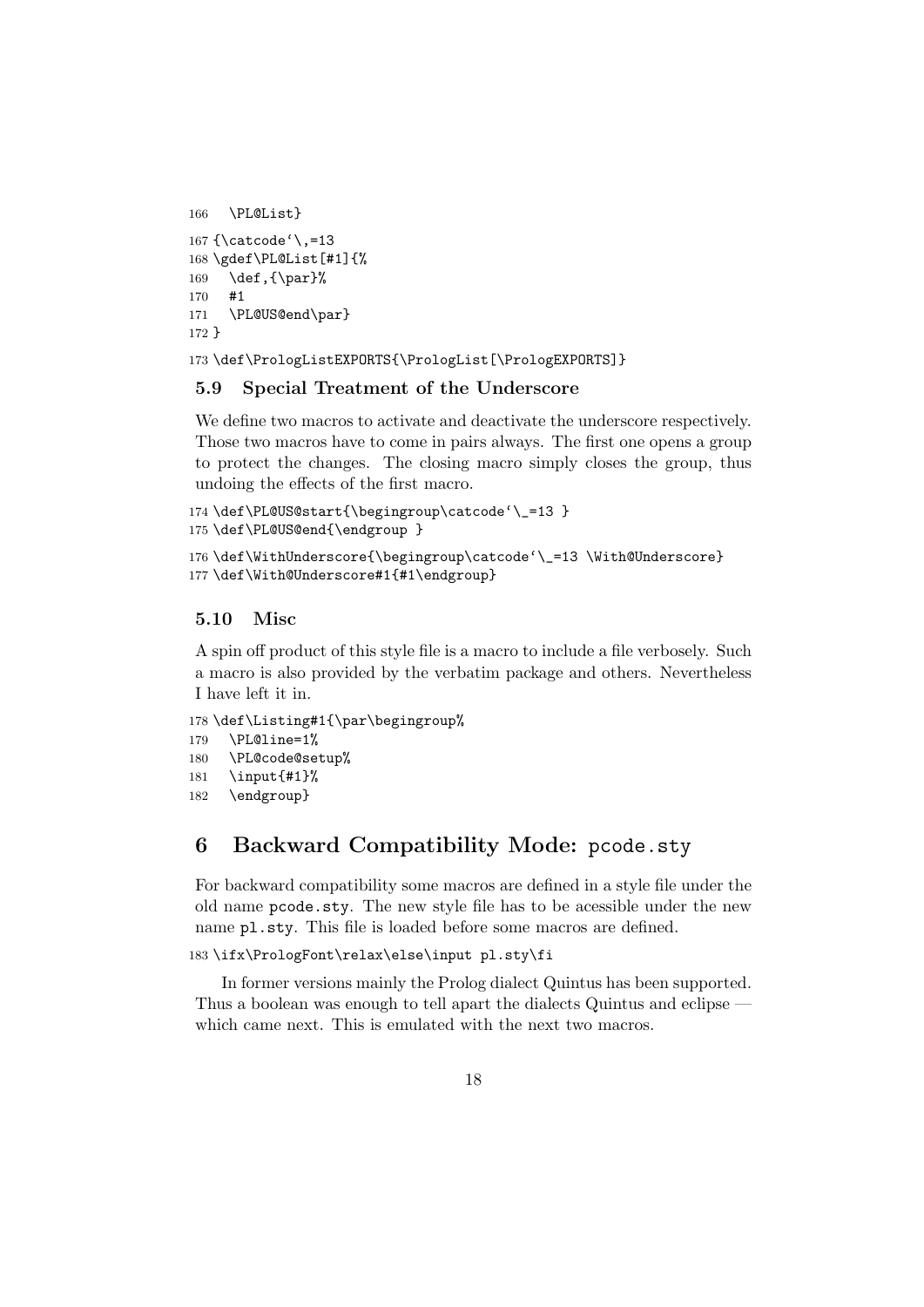```
184 \def\PrologQuintustrue{\PrologDialect{quintus}}
185 \def\PrologQuintusfalse{\PrologDialect{eclipse}}
```
The macro \WithUnderscore was named \WithActiveUnderscore in a former version of pcode.sty. The Active part of the name was missleading for users. Thus it has been removed. The old name is made an alias for the new one.

186 \let\WithActiveUnderscore=\WithUnderscore

In an ancient version of pcode.sty the macro \EndProlog was named \StopProlog. Thus we make an alias for the old name.

187 \let\StopProlog=\EndProlog

Make \PL@INIT usable for the user as well. I don't know where this might be used. It has been in the old version, so I put it into the compatibility mode.

188 \let\PrologInit=\PL@INIT

# Index

Numbers written in italic refer to the page where the corresponding entry is described; numbers underlined refer to the code line of the definition; numbers in roman refer to the code lines where the entry is used.

| <b>Symbols</b>                                                                  | P                                                |
|---------------------------------------------------------------------------------|--------------------------------------------------|
|                                                                                 |                                                  |
| $\ldots \ldots \ldots \ldots \ldots$ 80, 174, 176                               | \PL@@delayed  30, 33, 37, 38, 119                |
|                                                                                 | $\Delta$ PL@code@setup  32, 64, 180              |
|                                                                                 | $\text{PL@code@startbox} \ldots 50, 51, 59$      |
|                                                                                 | $\Delta 91, 107$                                 |
| E                                                                               | \PL@Dialect  28, 29, 111, 113                    |
| $\Lambda$ Prolog  99, 187                                                       | $\P$ L@doPL $65$                                 |
|                                                                                 | \PL@EXIT  77, 98, 101, 109                       |
| F                                                                               | $\P1@goal$ 107, 108                              |
| $\mathfrak{D}$                                                                  | $\Delta 3, 90, 188$                              |
| $\mathfrak{D}$<br>$\left\{\text{fileversion}\right.\dots\dots\dots\dots\quad$   | $\Delta$ 81, 84                                  |
|                                                                                 | $\texttt{PL@line} \dots \dots \dots \dots \ 31,$ |
| T                                                                               | 35, 36, 47, 48, 88, 118, 125, 179                |
| \ifPrologNumberLines  22, 35, 47                                                | $\Delta$ 166, 168                                |
|                                                                                 | $\PL$ @PL@exit  72                               |
| L                                                                               | $\Delta 68$                                      |
| $\text{Listing} \quad \ldots \quad \text{178} \quad \ldots \quad \text{92,100}$ |                                                  |